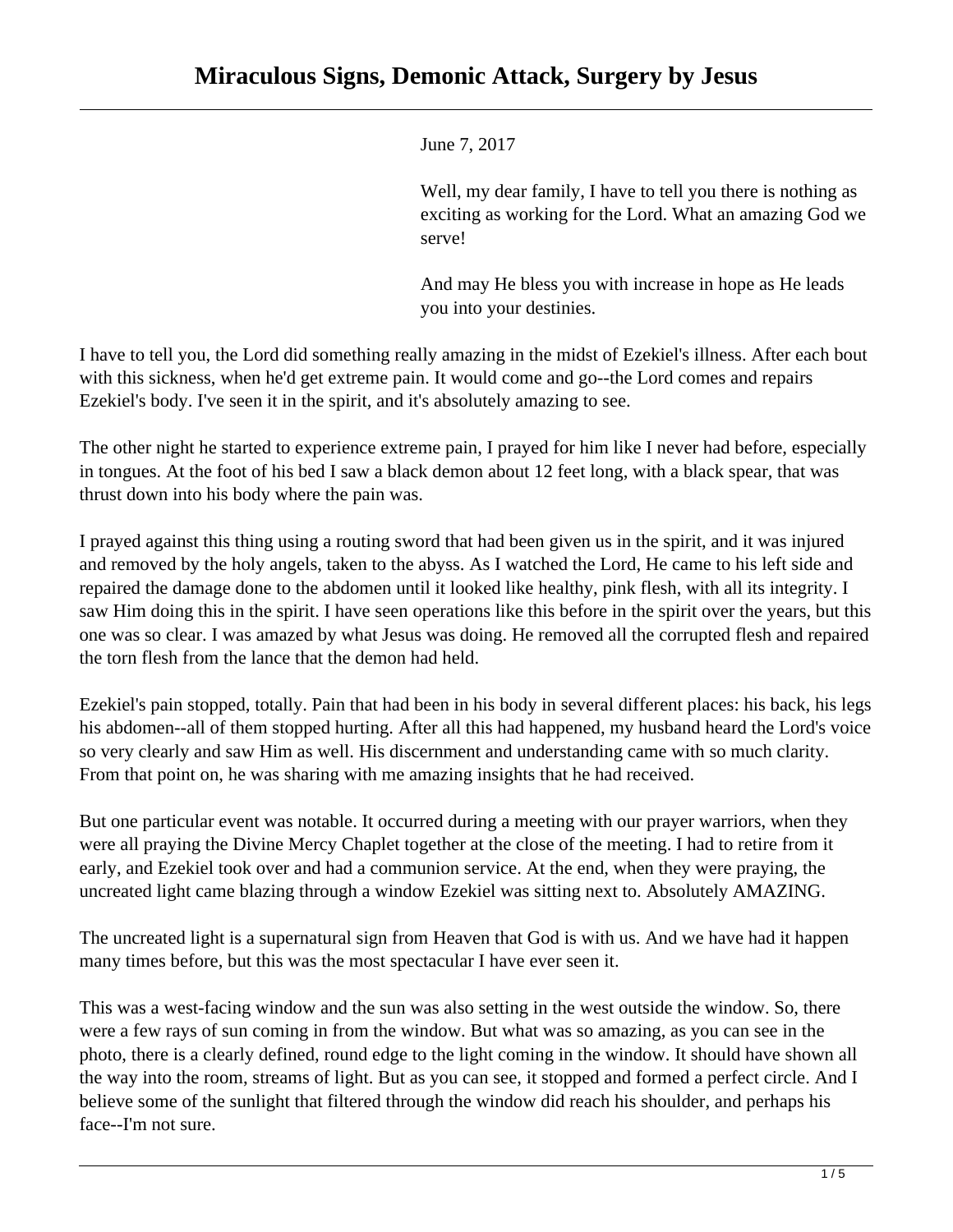I was a professional photographer and I guarantee you, this is not lens flare, it is purely miraculous. All the prayer warriors saw it on Skype as well. And it can't be seen with the naked eye, it could only be seen through a camera lens. And that's a beautiful grace that the Lord shares with us sometimes. What a beautiful sign verifying Ezekiel's leadership role on our channel, and that God is with the Channel. He is very much behind the scenes, suffering for us and directing us when a crisis comes up. And this light was a solid confirmation of the importance of his role.

I had taken a nap and when I woke up he said to me, "You'll never believe what just happened; when you see it, you will fall out of your chair." Instantly I knew it was the uncreated light in some form, I just didn't know what form it manifested in. When I came in and watched the video and I looked at the screen shots that he had taken, it was truly amazing. I just never seen anything that brilliant. And I really felt... Well, it's happened before. It appeared above his staff once, that was a confirmation of his authority. So when he showed it to me, I was not at all surprised but very happy and excited for God's sign in our lives.

You know, when you live with someone day-in and day-out, you have little disagreements and things that you both suffer as inconveniences with each other. I like the windows open--he likes them closed. So, I'm not exactly easy to live with! And there are times when I am less respectful than I should be. And the Lord convicts me of that.

But that day I was excited for him to take over the meeting while I rested and the event that followed brought so much joy and confirmation to us all! Because Ezekiel has a very hidden role. That does not mean he's not important. His role is vital. So, that's the photo you are looking at. If his role were not very vital, our enemies would not be trying to kill him all the time.

Then the Lord began to speak to me, and He said, "*Thank you for honoring your husband."*

I replied, "Forgive me, Lord, for all the times I don't."

He continued, *"Well, that is in the past, and I am well pleased with your desire to see him anointed and moving forward. His is a very special calling, a true mystical calling--a true, child-like calling. You are child-like, but in another way. Each has their office, Clare; none is diminished but all are blessed by the fidelity and advancement of the others. There will be many wonders at his hands--today was only the beginning. He who has suffered much, I will bless much."*

Yes, Lord, I am seeing that.

*"Many times your suffering comes in the role of support for him. And you can never overestimate the importance of your office as his wife and helpmate. The two are one and function like one and in My Body each has a place of great importance. Often times, it is the hidden ones who have the greatest places of honor."*

That's so beautiful, Lord. I am happy in my calling, but I still need your help and certainly have not arrived.

*"I know that, My dove. I know well how you have stayed in that lowly place, hoping to escape the tendrils of pride..."*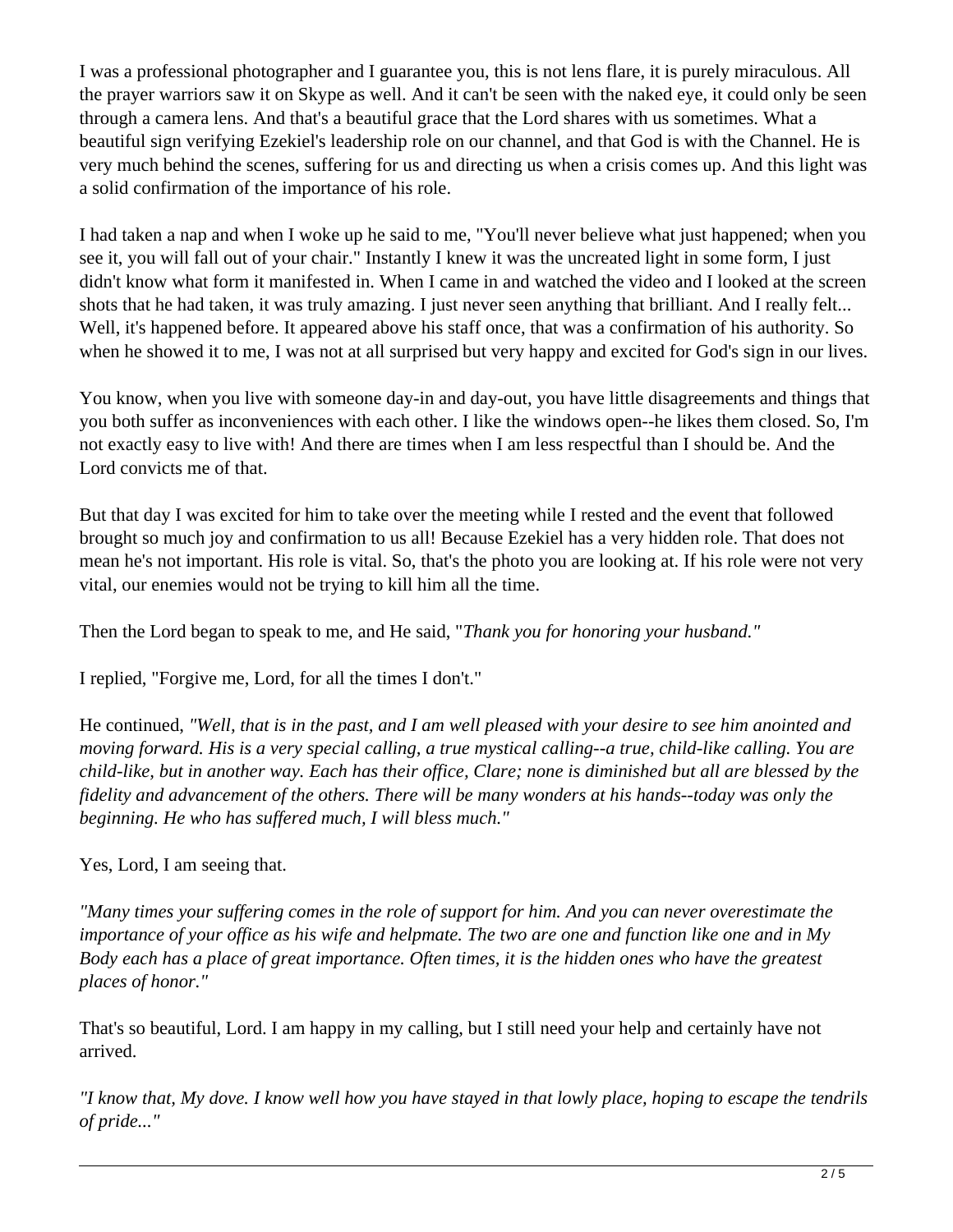Yeah, those scare me. That really scares me--oh, it can be so invisible that you just don't see it.

He was saying, *"to escape the tendrils of pride that manage to creep into even the most dedicated soul's work. Yet, I am proud of you that you are happy in the lowliest place. That shows Me you can be trusted with other positions that are more noticeable--but always seek the lowliest place, Beloved. Always look for the hidden quiet corner. Never walk into the limelight unless I lead you there by the hand. You will come to love this place even more; it is highly anointed for you."*

I do feel so comfortable in it, Lord.

*"As well you should. It is perfect for you.*

*"I want My People to engrave it in their hearts. Those who occupy the lowliest places are the greatest in the Kingdom of Heaven. I know I have spoken of this before. I know I have told you time and time again, the ice and snow melt off the lofty mountains and follow their way down into the valley to water and fertilize it.* 

*"That is why I wish for all of you to look to others and ask yourselves, 'What can I do to promote their ministries?' Anything you do for the sake of the Kingdom will come back on you a thousand-fold, partly in this life, partly in the life to come. It is those in Heaven who have exalted themselves on Earth that will be tucked away in a quiet corner, in supportive roles of those less visible. The ones I lead out into the open will still have their reward. What I am talking about here, are the ones who exalt themselves and what they've done.*

*"You can come very close to that at times when you are excited about what I have done. Please be ever so careful to make it clear that the excitement is over Me and MY workings and not you. People can easily be led astray when a vessel speaks about themselves. I know you mean well, but I am asking you to be extra careful, My love."*

Thank You, Lord, for the reminder. Sometimes I suppress things, because of that tendency of human nature to make people idols. Although I want to stand on the roof tops and shout it out, "Look what the LORD has done!!!"

*"What I am more concerned with,"* Jesus continued, *"in this vein are those who openly declare their riches and finery and how much they make. They have not yet come to understand My poverty and what that means for them. This is why I am always calling you to simplicity.* 

*"My People, it is a grave error to laud your accomplishments and push yourself to the forefront. I am so much happier with vessels who have no ambitions in that direction, because I can use them anywhere. They do not protest in the lowliest of places, while those around them are advanced. Rather they feel more secure in their lowliness."*

I've experienced that, and it's a beautiful place to be.

He continued, *"There is a certain brutality that sets in once a soul sets their sights on being at the top. A soul like this is constantly in inner turmoil as they conjure up all the ways they could lose influence and be looked down upon. They must, at every turn, protect their status from others who might be seen as*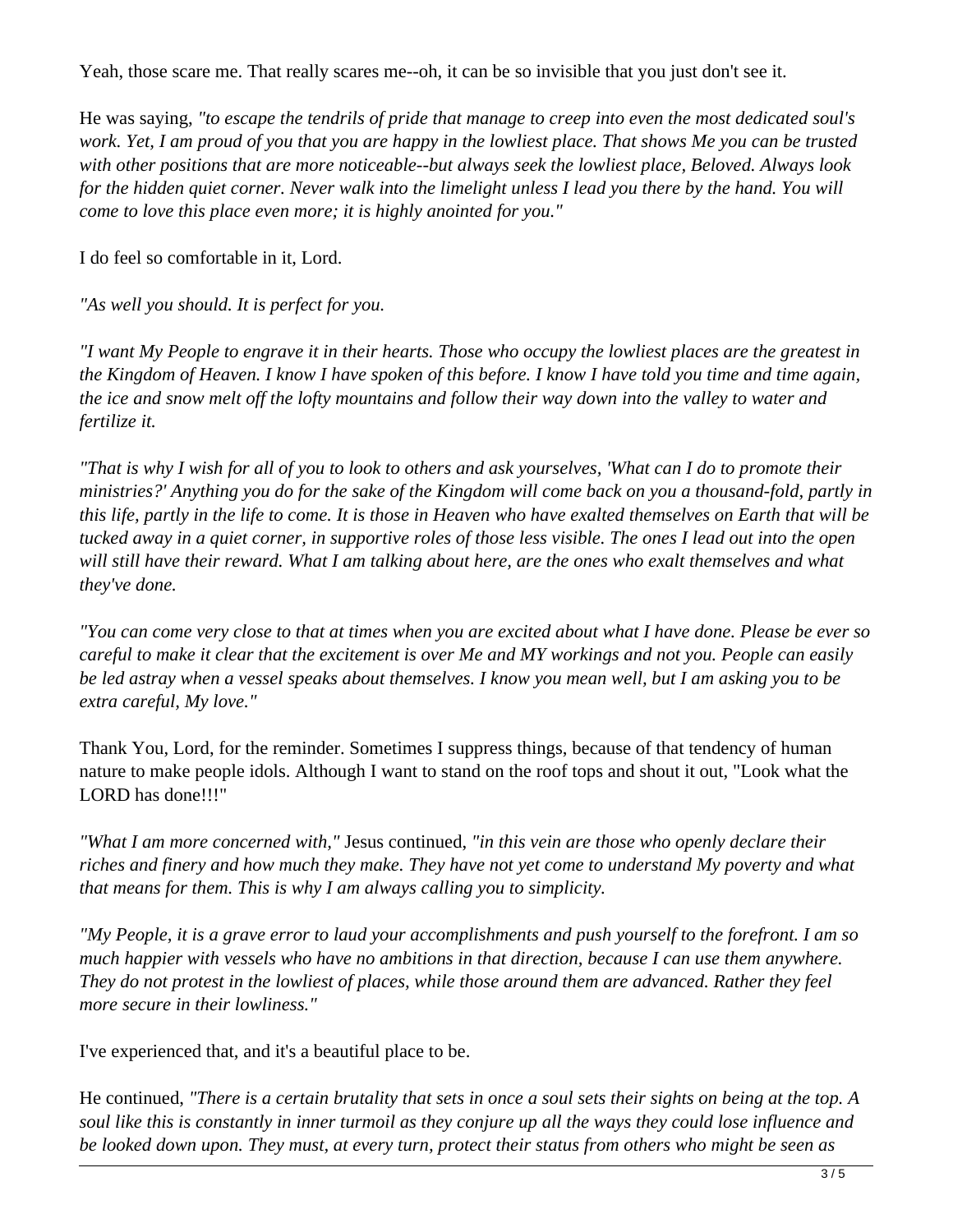*superior to them. They live a constant life of jealousy and torture, going from one situation to the next, deeply embroiled in one-up-man-ship.*

*"This truly is a horrible state for a soul to be in. It would be much better for them to be the grunt at the end of the line, where they will have no one contending for their position. In this place, you have no interlopers, no one is trying to unseat you. All despise this position and stay as far away from it as the can.*

*"What tremendous freedom you have in this place! Freedom to consider My ways and not man's ways. Freedom to be yourself and not have to live continually putting on airs.* 

*"Yes, I love the movie,* 'The Reluctant Saint*.' In that movie, the contrast between authentic holiness and pompous religiosity is so starkly presented. Oh, how beautiful that movie is! One all should see and reflect on. And you know I do not endorse movies, but that one has a powerful message for you, My people."*

It's an older film. It has Ricardo Montalban in it. And it's humorous. It's an amazing movie, I really highly recommend that everyone see it.

He continued, *"It is so antipathetical to what is now being taught in seminaries around the world, that few truly understand it, and certainly fewer embrace it."*

And this is the story of Joseph of Cupertino, a Franciscan friar who had many miraculous charisms. One notable one was he would float in the air during his services, and also when in prayer. He would just levitate off the ground! He wasn't trying to do it--he was just so riveted on God's presence, that THAT lifted him off the ground. And Ricardo Montalban is the jealous religious priest who continually is finding fault with him.

Anyway, the Lord continued, *"Spiritual jealousy is one of the very worst sins, as it steals the peace of those who are captive to it, while setting them up to disparage the vessel they are jealous of. When they attack others out of jealousy, a very large door is opened for the demons to sift them and steal from them even the little they thought they had."*

So at this point, at the end of this message, it was very late. I was very, very tired and the Lord told me to go ahead and go to sleep. And when I came back today to review the message, I added the first part about the sign that happened with the photograph that we used for this video.

Thank you all, dear Heartdwellers, for praying for us. And understand that, when we miss a message, we're either in the midst of a cycle of teaching that will end up in a good message in a day or two. Or...we're sick. And struggling. And in either case, your prayers are very, very helpful and we appreciate it.

And thank you for taking care of the needs of our Channel. We have some wonderful people working on this channel, to get the Lord's word out. And that wouldn't be possible without your monthly help. So, thank you so much for that.

The Lord bless you now. I pray for you, night and day, praying that the Lord will bring you closer and